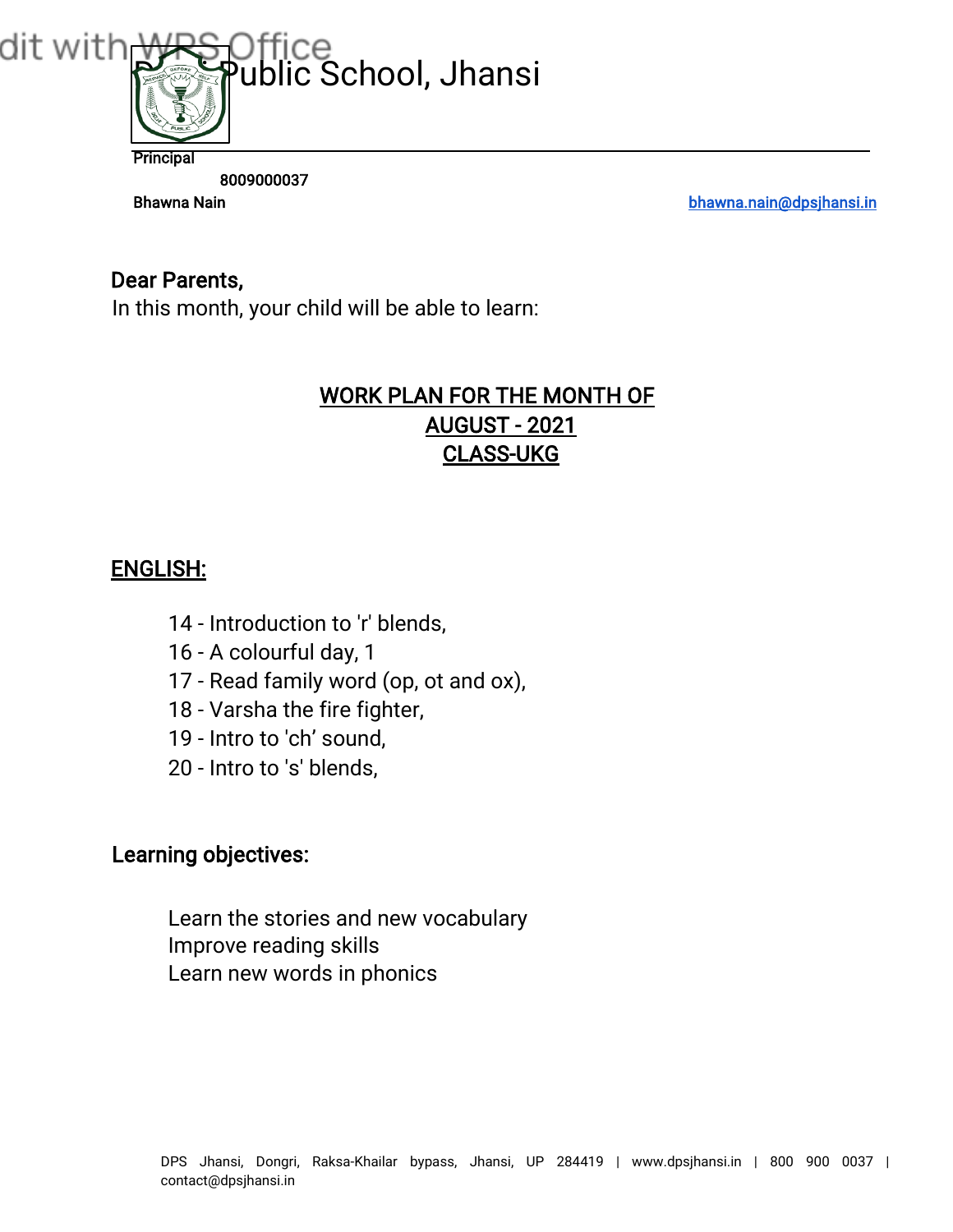

8009000037

Bhawna Nain bhawna.nain@dpsjhansi.in

## MATHEMATICS:

Chapter 10 : Long/short

Chapter 11 : Count, recognise and write numerals (51 to 100)

## Learning objectives:

Read and write numbers from 51 to 100 Learn to write numbers Learn long and shirt meaning

# EVS:

Chapter : 6 - Janamasthami

# Learning objectives:

Identify events associated with the celebration of the Janmasthmi.

Chapter : 7 - Seasons

## Learning Objectives :

Identify seasons and match clothing and other accessories with the appropriate season.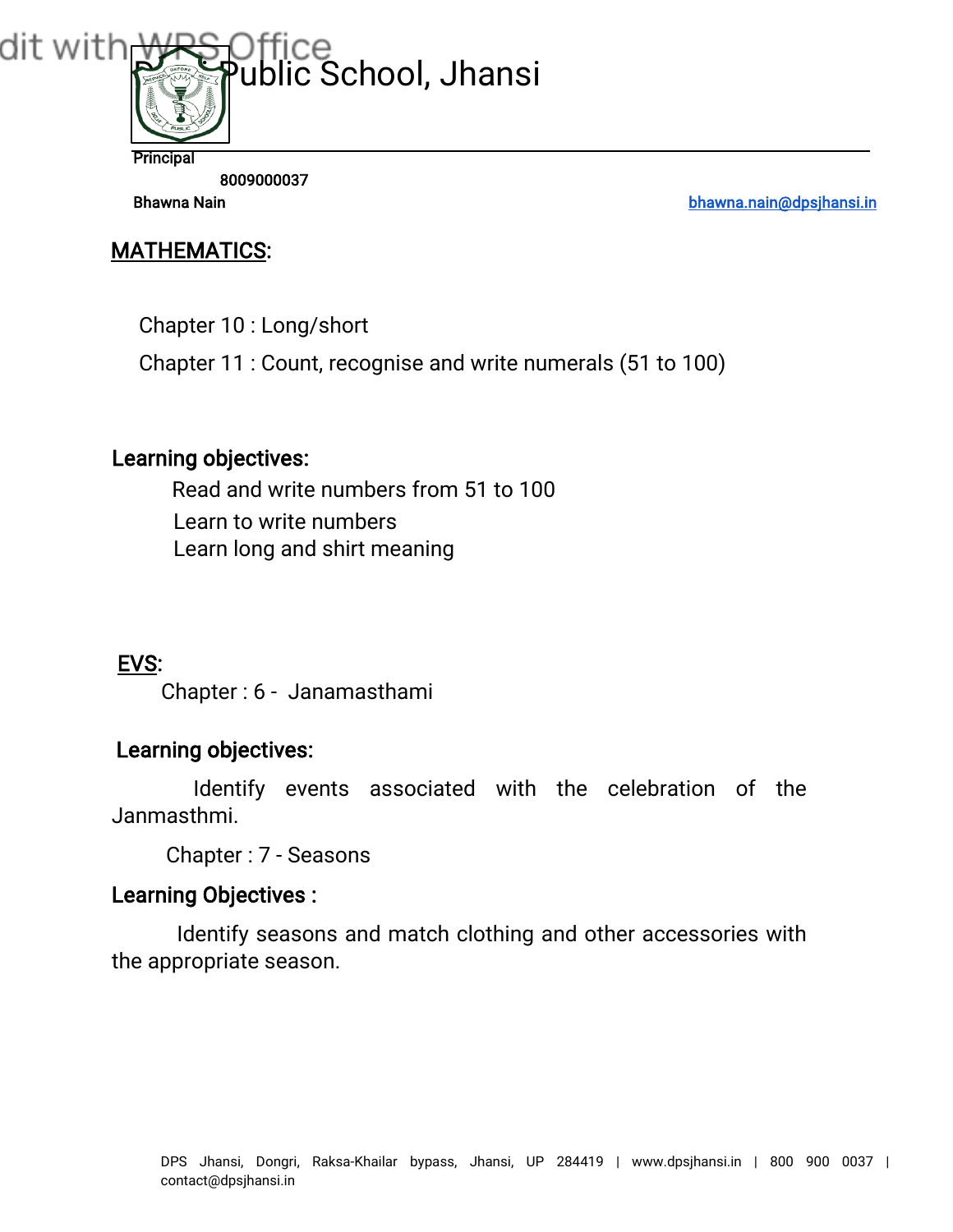

8009000037

Bhawna Nain bhawna.nain@dpsjhansi.in

#### HINDI:

पाठ-  $8$  - ' आ' की मात्रा से वाले शब्द और वाक्य

### Learning objectives:

बच्चे 'आ' की मात्रा मात्रा से बने शब्द और वाक्य प्रद्रना और लिखना सिखेगे ।

पाठ- 9 - 'इ और 'ई " की मात्रा वाले शब्द और वाक्य

#### Learning Objectives :

बच्चे 'इ और 'ई ' ' की मात्रा से बने शब्द और वाक्य पढना और लिखना सिखेगे ।

## English/Hindi poem for the month:-

#### English Poem:-

#### Bow, Wow Says the Dog

Bow, wow, says the dog ; Mew, Mew, says the cat ; Grunt, grunt says the ho ; And squeak goes the rat. Tu -whu, says the owl ; Caw, caw, says the crow ; Quack, quack, says the duck ; And what the sparrow says, you know.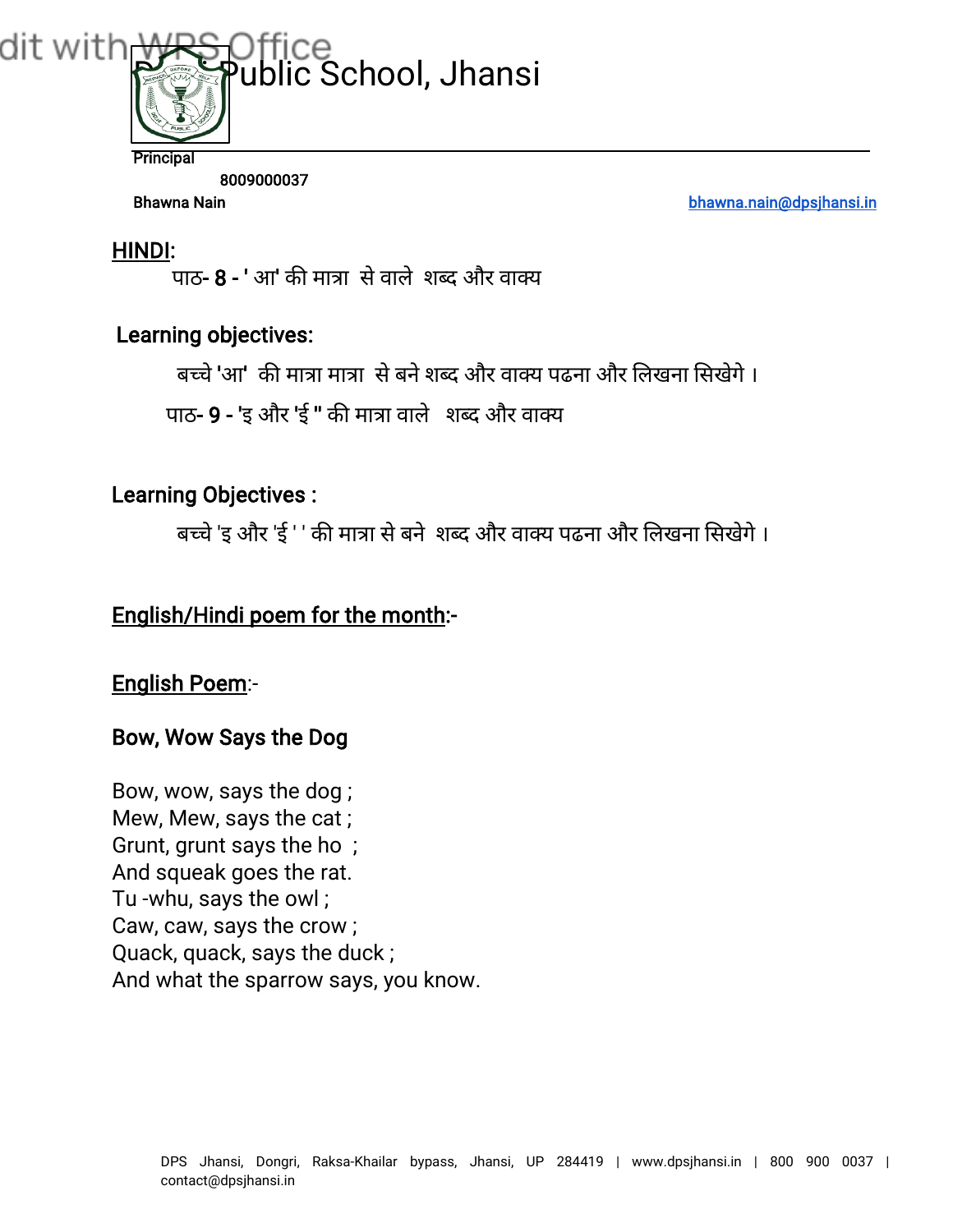

Bhawna Nain bhawna.nain@dpsjhansi.in

# कवता:-

# वतंता दवस

देखो बच्चों ये झंडा प्यारा.

तीन रंगों का मेल सारा,

रहेसदा यह झंडा ऊँचा,

आकाश को रहेयह छूता,

सदा करो तुम इसका मान,

कभी न करना इसका अपमान,

झंडा ही है देश की शान,

बना रहे यह सदा महान ।

# DOHA:

ऐसी वाणी बोलए मन का आप खोये। औरन को शीतल करे, आपहुं शीतल होए ।

भावार्थ: कबीर दास जी कहते हैं कि इंसान को ऐसी भाषा बोलनी चाहिए जो सुनने वाले के मन को बहुत अच्छी लगे। ऐसी भाषा दूसरे लोगों को तो सुख पहुँचाती ही है, इसके साथ खुद को भी बड़े आनंद का अनुभव होता है।